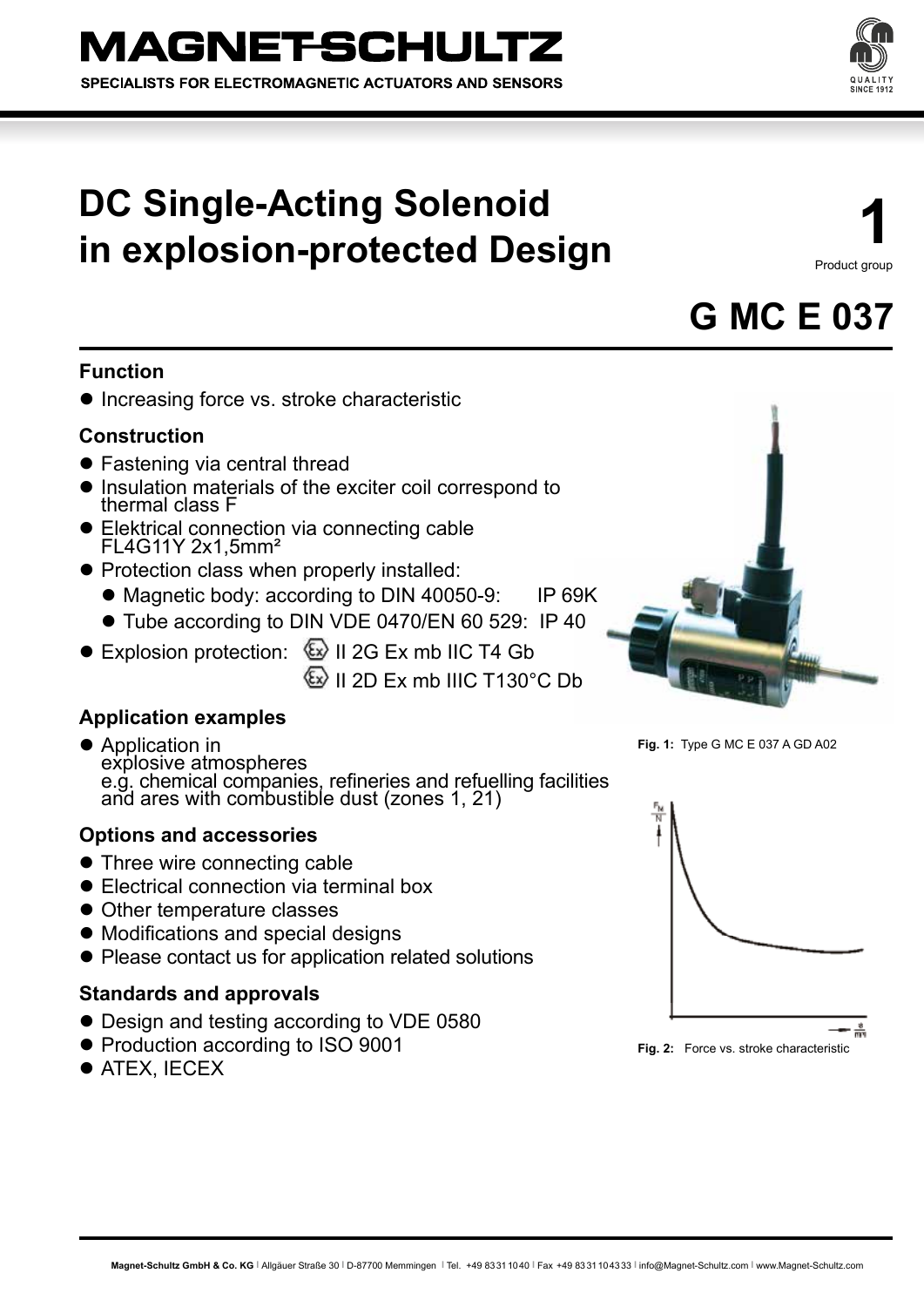

## **Technical Data**

| G MC E 037 A GD A02                |                |                       |
|------------------------------------|----------------|-----------------------|
| Operating mode                     |                | S1 (100%)             |
| Ambient temperature T <sub>a</sub> | $(^{\circ}C)$  | $-20$ bis $+40$       |
| Stroke s                           | (mm)           | Magnetic force FM (N) |
|                                    | 1              | 11,5                  |
|                                    | $\overline{c}$ | 9,7                   |
|                                    | 3              | 9,3                   |
|                                    | 4              | 9,1                   |
|                                    | 5              | 8,9                   |
|                                    | 6              | 8,8                   |
|                                    | 8              | 5,3                   |
| Rated work A <sub>N</sub>          | (Ncm)          | 7                     |
| Rated power P <sub>20</sub>        | (W)            | 12                    |
| Actuation time $t_1$               | (ms)           | 95                    |
| Fall time t <sub>2</sub>           | (ms)           | 60                    |
| Armature weight mA                 | (kg)           | 0,05                  |
| Solenoid weight $m_M$              | (kg)           | 0,4                   |

The times listed in above table refer to rated voltage, max. stroke, weight load 70 % of rated magnetic force. They may decrease essentially with a higher load.

The magnetic force values indicated in the table refer to 90 % of the rated voltage and normal operating temperature. There may be deviations with other rated voltages.

Due to natural dispersion the magnetic force values may deviate by approx.  $\pm$  10 % from the table values.

The normal operating temperature is based on:

- a) Mounting on heat-insulating base
- b) Rated voltage  $= 24$  V (other voltages on request)
- c) Operating mode S1 (100% ED)
- d) Reference temperature 40° C

### **Rated voltage**

Rated voltage is == 24 V. An adaptation of the exciter coil to a rated voltage less than  $= 120$  V is possible on request.

The devices correspond to protection class III. Electrical equipment of protection class III may be only connected to low voltage systems (PELV, SELV)(IEC 60364-4-4-41). The design limit of the equipment is a rated voltage not higher than 120 V (EN 61140:2002) with DC. On request we are pleased to check to what extent the delivery of higher rated voltages is possible as special solutions by agreement.

**Please note the respective operating manual delivered with each device. An EC conformity declaration of the manufacturer is attached to every delivery one time.**

**Notes on the tables Please make sure that this device is suitable for your application.**

**Information and remarks concerning European directives**  can be taken from the correspondent information sheet which is available under Produktinfo.Magnet-Schultz.com.

### **Note on the RoHS Directive**

The devices presented in this document do not fall into the scope of RoHS Directive and to our knowledge they do not become part of products which fall into this scope. In case of surfaces zinc coating with yellow chromating and zinc iron with black chromating separate agreements are necessary for applications within the scope of RoHS.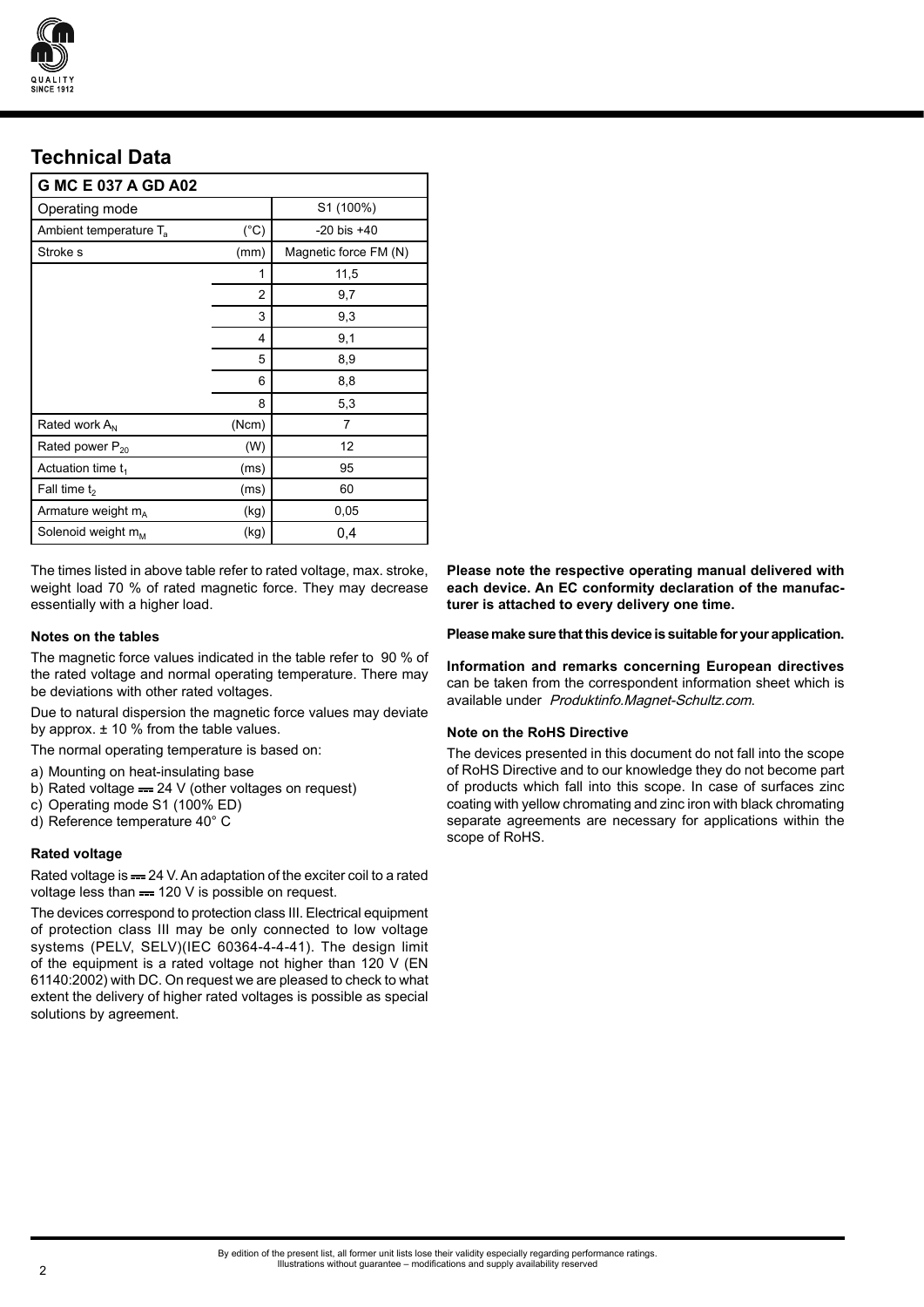

### **Dimensional drawing**



**Fig. 3:** Type G MC E 037 AMX A02